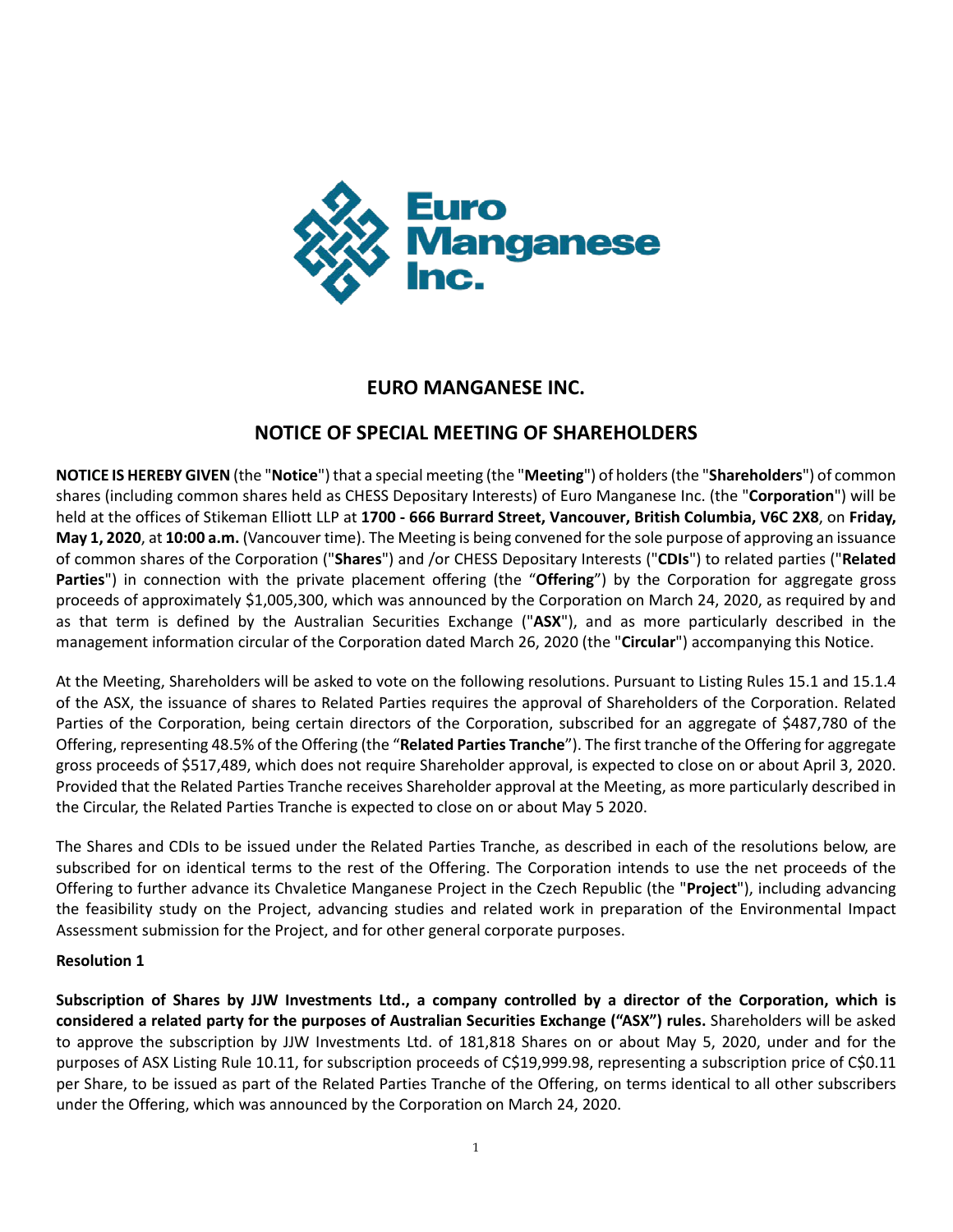# **Resolution 2**

**Subscription of Shares by Marco Antonio Romero, a director of the Corporation, which is considered a related party for the purposes of ASX rules.** Shareholders will be asked to approve the subscription by Marco Antonio Romero of 1,200,000 Shares on or about May 5, 2020, under and for the purposes of ASX Listing Rule 10.11, for subscription proceeds of C\$132,000.00, representing a subscription price of C\$0.11 per Share, to be issued as part of the Related Parties Tranche of the Offering, on terms identical to all other subscribers under the Offering, which was announced by the Corporation on March 24, 2020.

# **Resolution 3**

**Subscription of Shares by Shklanka Holdings Ltd., a company controlled by a director of the Corporation, which is considered a related party for the purposes of ASX rules.** Shareholders will be asked to approve the subscription by Shklanka Holdings Ltd. of 1,000,000 Shares on or about May 5, 2020, under and for the purposes of ASX Listing Rule 10.11, for subscription proceeds of C\$110,000.00, representing a subscription price of C\$0.11 per Share, to be issued as part of the Related Parties Tranche of the Offering, on terms identical to all other subscribers under the Offering, which was announced by the Corporation on March 24, 2020.

# **Resolution 4**

**Subscription of Shares by David Bruce Dreisinger, a director of the Corporation, which is considered a related party for the purposes of ASX rules.** Shareholders will be asked to approve the subscription by David Bruce Dreisinger of 47,272 Shares on or about May 5, 2020, under and for the purposes of ASX Listing Rule 10.11, for subscription proceeds of C\$5,199.92, representing a subscription price of C\$0.11 per Share, to be issued as part of the Related Parties Tranche of the Offering, on terms identical to all other subscribers under the Offering, which was announced by the Corporation on March 24, 2020.

# **Resolution 5**

**Subscription of Shares by Harvey Neil McLeod, a director of the Corporation, which is considered a related party for the purposes of ASX rules.** Shareholders will be asked to approve the subscription by Harvey Neil McLeod of 945,454 Shares on or about May 5, 2020, under and for the purposes of ASX Listing Rule 10.11, for subscription proceeds of C\$103,999.94, representing a subscription price of C\$0.11 per Share, to be issued as part of the Related Parties Tranche of the Offering, on terms identical to all other subscribers under the Offering, which was announced by the Corporation on March 24, 2020. .

# **Resolution 6**

**Subscription of Shares by Daniel Joseph Rosicky, a director of the Corporation, which is considered a related party for the purposes of ASX rules.** Shareholders will be asked to approve the subscription by Daniel Joseph Rosicky of 118,181 Shares on or about May 5, 2020, under and for the purposes of ASX Listing Rule 10.11, for subscription proceeds of C\$12,999.91, representing a subscription price of C\$0.11 per Share, to be issued as part of the Related Parties Tranche of the Offering, on terms identical to all other subscribers under the Offering, which was announced by the Corporation on March 24, 2020.

# **Resolution 7**

**Subscription of Shares by Jan Votava, a director of the Corporation, which is considered a related party for the purposes of ASX rules.** Shareholders will be asked to approve the subscription by Jan Votava of 94,545 Shares on or about May 5, 2020, under and for the purposes of ASX Listing Rule 10.11, for subscription proceeds of C\$10,399.95, representing a subscription price of C\$0.11 per Share, to be issued as part of the Related Parties Tranche of the Offering, on terms identical to all other subscribers under the Offering, which was announced by the Corporation on March 24, 2020.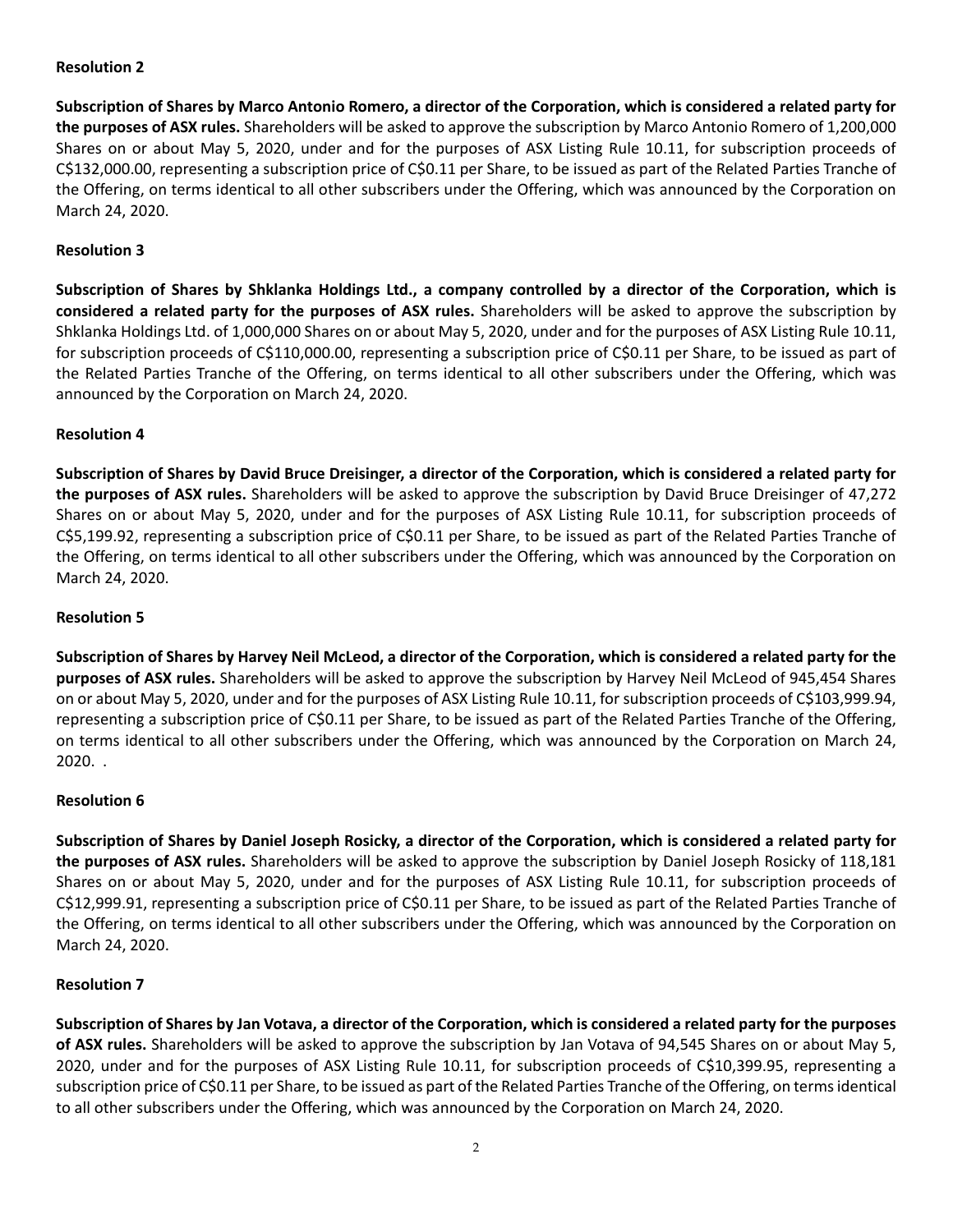# **Resolution 8**

**Subscription of Shares by Hogan's Bluff Capital Pty Ltd., a company controlled by a director of the Corporation, which is considered a related party for the purposes of ASX rules.** Shareholders will be asked to approve the subscription by Hogan's Bluff Capital Pty Ltd. of 174,615 CDIs on or about May 5, 2020, under and for the purposes of ASX Listing Rule 10.11, for subscription proceeds of A\$22,699.95, representing a subscription price of A\$0.13 per CDI, to be issued as part of the Related Parties Tranche of the Offering, on terms identical to all other subscribers under the Offering, which was announced by the Corporation on March 24, 2020.

# **Resolution 9**

**Subscription of Shares by PRK Raft s.a., , a holding company controlled by Czech law firm in which a director of the Corporation is a senior partner, and which is considered a related party for the purposes of ASX rules.** Shareholders will be asked to approve the subscription by PRK Raft sa.a of 673,872 Shares on or about May 5, 2020, under and for the purposes of ASX Listing Rule 10.11, for subscription proceeds of C\$74,125.92, representing a subscription price of C\$0.11 per Share, to be issued as part of the Related Parties Tranche of the Offering, on terms identical to all other subscribers under the Offering, which was announced by the Corporation on March 24, 2020.

**Other Business.** Shareholders may be asked to consider and transact such other matters that may be brought before the Meeting.

*While as of the date of this Circular, we are intending to hold the Meeting in physical face to face format, we are continuously monitoring the current coronavirus (COVID-19) outbreak. In light of the rapidly evolving news and guidelines related to COVID-19, we ask that, in considering whether to attend the Meeting in person, shareholders follow, among other things, the instructions of the Public Health Agency of Canada [\(https://www.canada.ca/en/public](https://can01.safelinks.protection.outlook.com/?url=https%3A%2F%2Fwww.canada.ca%2Fen%2Fpublic-health%2Fservices%2Fdiseases%2Fcoronavirus-disease-covid-19.html&data=02%7C01%7CVGerchikov%40stikeman.com%7C4695df996ac446678b2208d7cab5c590%7C394646dfa1184f83a4f46a20e463e3a8%7C1%7C0%7C637200755388985341&sdata=XHuK1%2FFYfvSdDEu9wIGa%2FxRXm0MRkPT5MV5EghLODaU%3D&reserved=0)[health/services/diseases/coronavirus-disease-covid-19.html\)](https://can01.safelinks.protection.outlook.com/?url=https%3A%2F%2Fwww.canada.ca%2Fen%2Fpublic-health%2Fservices%2Fdiseases%2Fcoronavirus-disease-covid-19.html&data=02%7C01%7CVGerchikov%40stikeman.com%7C4695df996ac446678b2208d7cab5c590%7C394646dfa1184f83a4f46a20e463e3a8%7C1%7C0%7C637200755388985341&sdata=XHuK1%2FFYfvSdDEu9wIGa%2FxRXm0MRkPT5MV5EghLODaU%3D&reserved=0) and any applicable additional provincial and local instructions. You should not attend the Meeting in person if you are experiencing any cold or flu-like symptoms, or if you or someone with whom you have been in close contact has travelled to/from outside of Canada within the 14 days prior to the Meeting. All shareholders are strongly encouraged to vote prior to the Meeting by any of the means described on pages 3 and 4 of the Circular accompanying this Notice.*

*We reserve the right to take any additional precautionary measures we deem appropriate in relation to the Meeting in response to further developments in respect of the COVID-19 outbreak including, if we consider necessary or advisable, providing a webcast version of the Meeting and/or hosting the Meeting solely by means of remote communication. Changes to the Meeting date and/or means of holding the Meeting may be announced by way of press release. Please monitor our Company press releases as well as our Company website at www.mn25.ca for updated information. We advise you to check our Company website one week prior to the Meeting date for the most current information. We do not intend to prepare or mail an amended Circular in the event of changes to the Meeting format.*

# **Website Where Meeting Materials are Posted**

The Circular may be viewed online via the System for Electronic Document Analysis and Retrieval at www.sedar.com or on the Corporation's website at [www.mn25.ca.](http://www.mn25.ca/)

# **Obtaining Paper Copies of Materials**

Shareholders may also obtain paper copies of the Circular free of charge upon request to the Corporation's Corporate Secretary at 1500 - 1040 West Georgia Street, Vancouver, British Columbia V6E 4H8, or by phone at 604-681-1010.

A request for paper copies which are required in advance of the Meeting should be sent so that they are received by the Corporation by April 24, 2020 to allow sufficient time for Shareholders to receive the paper copies and to return their proxies or voting instruction forms to Intermediaries not later than 48 hours (excluding Saturdays, Sundays and statutory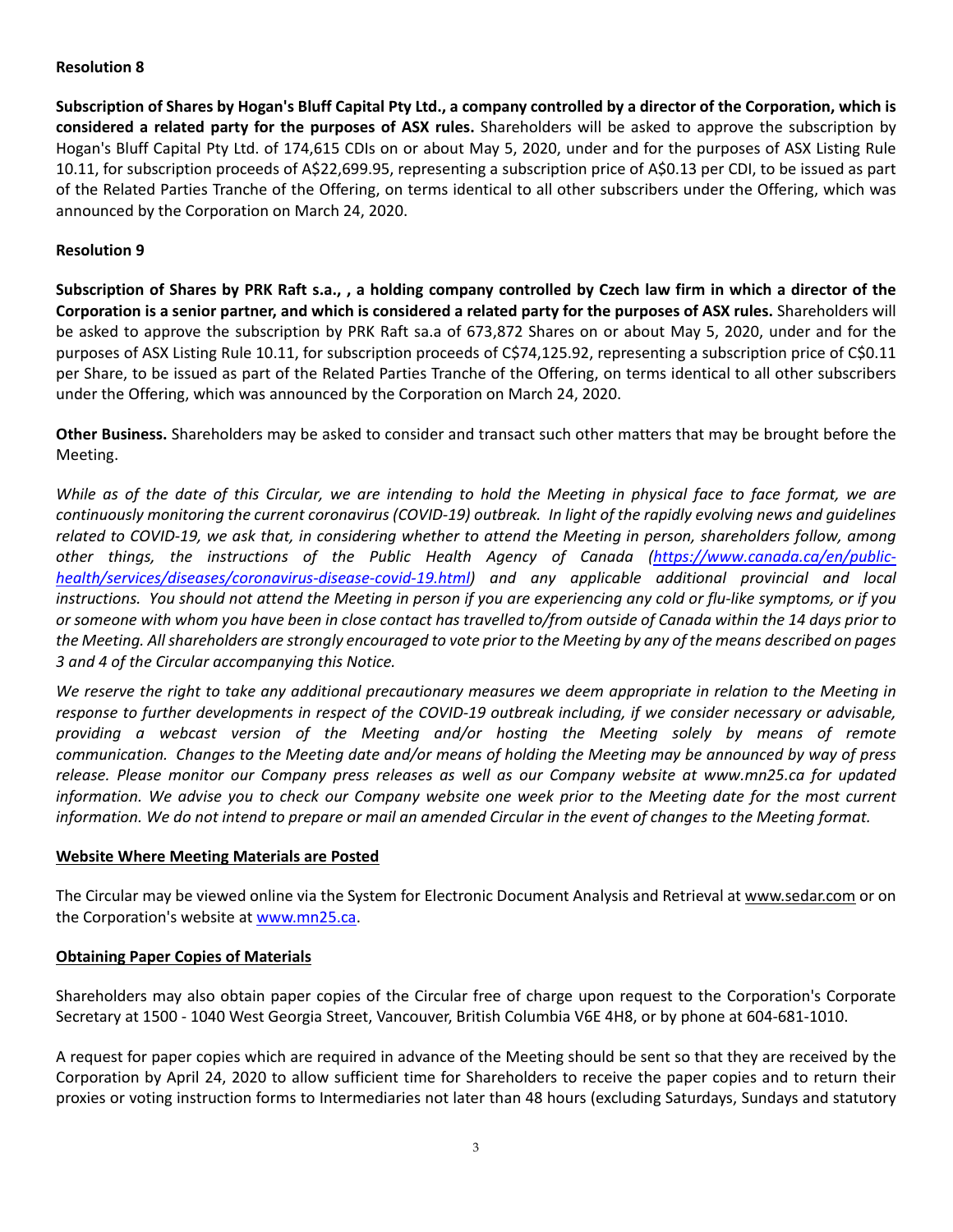holidays in the City of Vancouver, British Columbia) prior to the time set for the Meeting or any adjournments or postponements thereof.

# **Voting**

The board of directors of the Corporation has fixed the close of business on March 26, 2020 as the record date (the "**Record Date**") for the purpose of determining Shareholders entitled to receive notice of, and vote at, the Meeting. The failure of any Shareholder to receive notice of the Meeting does not deprive such Shareholder of the right to vote at the Meeting. Only Shareholders of record at the close of business on March 26, 2020 are entitled to vote at the Meeting.

**All Shareholders are invited to attend the Meeting and may attend in person or may be represented by proxy. However, a "beneficial" or "non-registered" Shareholder will not be recognized directly at the Meeting for the purposes of voting common shares registered in the name of his/her/its broker. Instead, a beneficial Shareholder may attend the Meeting as proxyholder for a registered Shareholder and vote the common shares in that capacity.** 

**Only Shareholders as of the Record Date are entitled to receive notice of and vote at the Meeting. Shareholders who are unable to attend the Meeting in person, or any adjournments or postponements thereof, are requested to complete, date and sign the form of proxy (registered holders) or voting instruction form (beneficial holders).**

# **SHAREHOLDERS ARE REMINDED TO REVIEW THE CIRCULAR BEFORE VOTING.**

Dated at Vancouver, British Columbia this 26<sup>th</sup> day of March, 2020.

# **BY ORDER OF THE BOARD OF DIRECTORS**

**(Signed) "***John Webster***" Interim Chairman**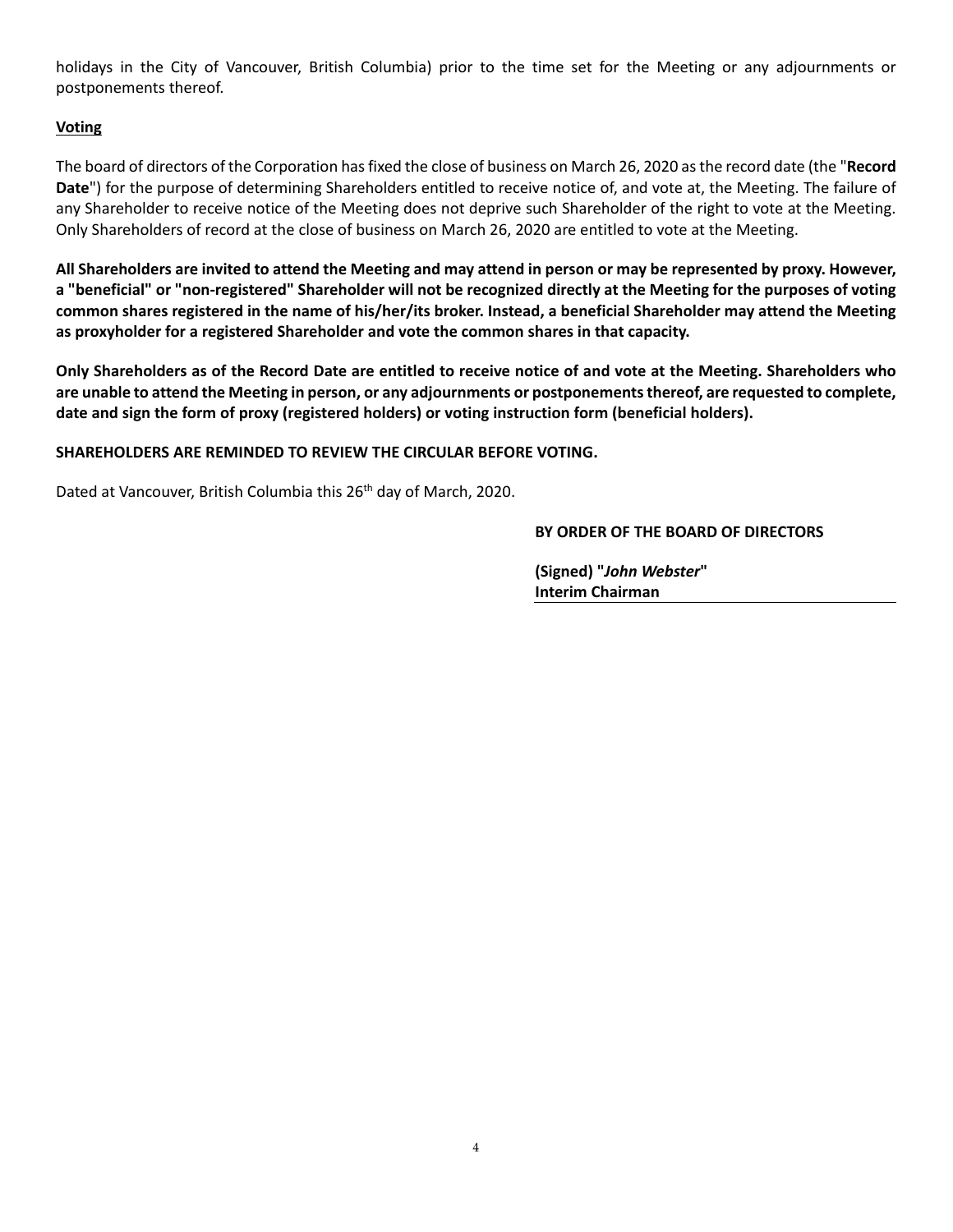

# **EURO MANGANESE INC.**

# **1500 - 1040 West Georgia Street Vancouver, British Columbia V6E 4H8 Telephone: 604-681-1010**

# **MANAGEMENT INFORMATION CIRCULAR**

# **FOR THE SPECIAL MEETING OF SHAREHOLDERS**

(Containing Information as at March 26, 2020, unless otherwise stated)

# **SOLICITATION OF PROXIES**

**This management information circular (the "Circular") is furnished in connection with the solicitation of proxies by the management of Euro Manganese Inc. (the "Corporation") for use at the special meeting (the "Meeting") of holders (the "Shareholders") of common shares in the capital of the Corporation (the "Shares") (including holders of common shares who hold their shares through CHESS Depositary Interests ("CDIs")), to be held on Friday, May 1, 2020, at the time and place and for the purposes set forth in the accompanying notice of meeting (the "Notice") or at any adjournment or postponement thereof.** It is expected that the solicitation of proxies on behalf of management will be primarily by mail; however, proxies may be solicited personally or by telephone by the regular officers, employees or agents of the Corporation. The cost of soliciting proxies on behalf of management will be borne by the Corporation. The Corporation may also reimburse brokers and other persons holding Shares in their names or in the name of nominees, for their costs incurred in sending proxy materials to beneficial owners and obtaining their proxies or voting instructions.

CHESS Depository Nominees Pty Ltd. ("**CDN**") is the Shareholder of record for all Shares beneficially owned by holders of CDIs. Holders of CDIs are entitled to receive notice of the Meeting and attend the Meeting and may direct CDN to vote at the Meeting by using the method described in the special voting instructions for CDI holders below. Holders of CDIs are not directly registered Shareholders and must vote through CDN as described below under the heading "*Special Voting Instructions for CDI Holders*".

# **APPOINTMENT OF PROXIES**

The persons named in the accompanying form of proxy (the "**Proxy**") are representatives of management of the Corporation and are directors and/or officers of the Corporation. **A SHAREHOLDER HAS THE RIGHT TO APPOINT A PERSON (WHO NEED NOT BE A SHAREHOLDER) TO ATTEND AND ACT FOR HIM/HER ON HIS/HER BEHALF AT THE MEETING OTHER THAN THE PERSONS NAMED IN THE ENCLOSED PROXY. TO EXERCISE THIS RIGHT, A SHAREHOLDER MAY STRIKE OUT THE NAMES OF THE PERSONS NAMED IN THE PROXY AND INSERT THE NAME OF HIS/HER NOMINEE IN THE BLANK SPACE PROVIDED OR COMPLETE ANOTHER PROXY. A PROXY WILL NOT**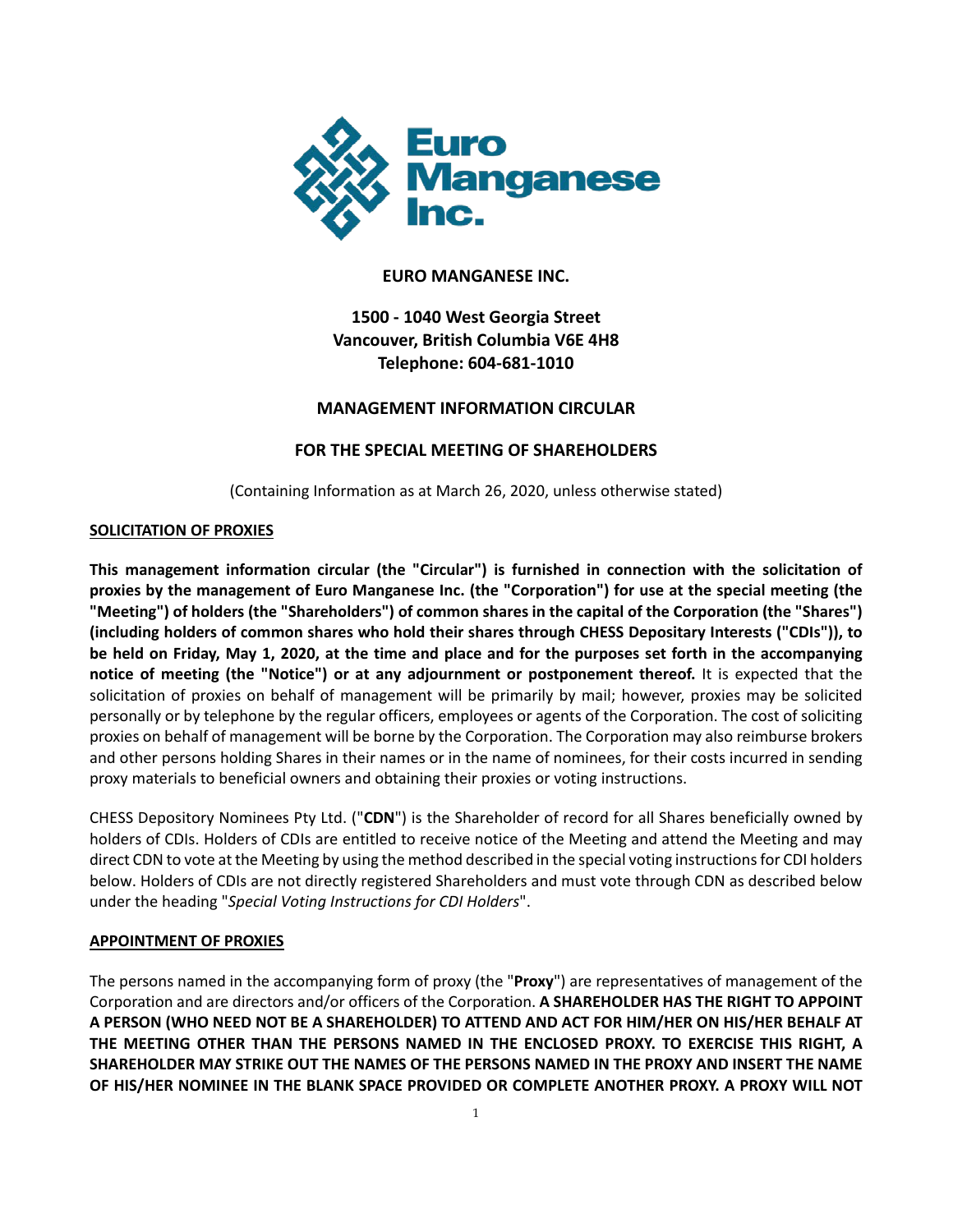**BE VALID UNLESS IT IS DEPOSITED WITH COMPUTERSHARE, AT ATTENTION: PROXY DEPARTMENT, AT 100 UNIVERSITY AVENUE, 8TH FLOOR, TORONTO, ONTARIO, M5J 2Y1, NO LATER THAN 10:00 A.M. (VANCOUVER TIME) ON WEDNESDAY, APRIL 29, 2020, WHICH IS NOT LESS THAN 48 HOURS (EXCLUDING SATURDAYS, SUNDAYS AND HOLIDAYS) BEFORE THE TIME OF THE MEETING (OR ANY ADJOURNMENT OR POSTPONEMENT THEREOF, AS APPLICABLE) (THE "PROXY DEADLINE"). ALTERNATIVELY, A SHAREHOLDER MAY SUBMIT THEIR PROXY PRIOR TO THE PROXY DEADLINE ONLINE AT WWW.INVESTORVOTE.COM BY REGISTERING WITH THE CONTROL NUMBER PROVIDED ON THEIR FORM OF PROXY OR PROXIES MAY BE FAXED TO COMPUTERSHARE AT 1-866-249-7775 (WITHIN NORTH AMERICA) OR 1-416-263-9524 (INTERNATIONAL).**

The Proxy must be signed by the Shareholder or by his/her attorney in writing, or, if the Shareholder is a corporation, it must either be under its common seal or signed by a duly authorized officer. Only Registered Shareholders (as defined below) are entitled to sign and deposit a Proxy.

# **NON-REGISTERED HOLDERS**

Only those Shareholders whose names appear on the central security register of the Corporation (the "**Registered Shareholders**"), or the persons they appoint as their proxies, are permitted to attend and vote at the Meeting. However, in many cases, Shares beneficially owned by a holder (a "**Non-Registered Holder**") are registered either:

- (a) in the name of an intermediary (an "**Intermediary**") that the Non-Registered Holder deals with in respect of the Shares, such as, among others, banks, trust companies, securities dealers or brokers and trustees or administrators of self-administered RRSPs, RRIFs, RESPs and similar plans; or
- (b) in the name of a clearing agency (such as CDS Clearing and Depository Services Inc.) of which the Intermediary is a participant.

All holders of CDIs are Non-Registered Holders. See "*Special Voting Instructions for CDI Holders*".

In accordance with the requirements of NI 54-101, the Corporation has distributed copies of this Circular and the Notice (together, the "**Meeting Materials**") to the clearing agencies and Intermediaries for onward distribution to Non-Registered Holders.

Intermediaries are required to forward Meeting Materials to Non-Registered Holders unless a Non-Registered Holder has waived the right to receive them. Intermediaries will often use service companies to forward the Meeting Materials to Non-Registered Holders. Generally, Non-Registered Holders who have not waived the right to receive Meeting Materials will either:

- (a) be given a voting instruction form which must be completed and signed by the Non-Registered Holder in accordance with the directions on the voting instruction form (which may in some cases permit the completion of the voting instruction form by telephone); or
- (b) be given a Proxy which has already been signed by the Intermediary (typically by a facsimile, stamped signature) which is restricted as to the number of Shares beneficially owned by the Non-Registered Holder, but which is otherwise uncompleted. This Proxy need not be signed by the Non-Registered Holder. In this case, the Non-Registered Holder who wishes to submit a Proxy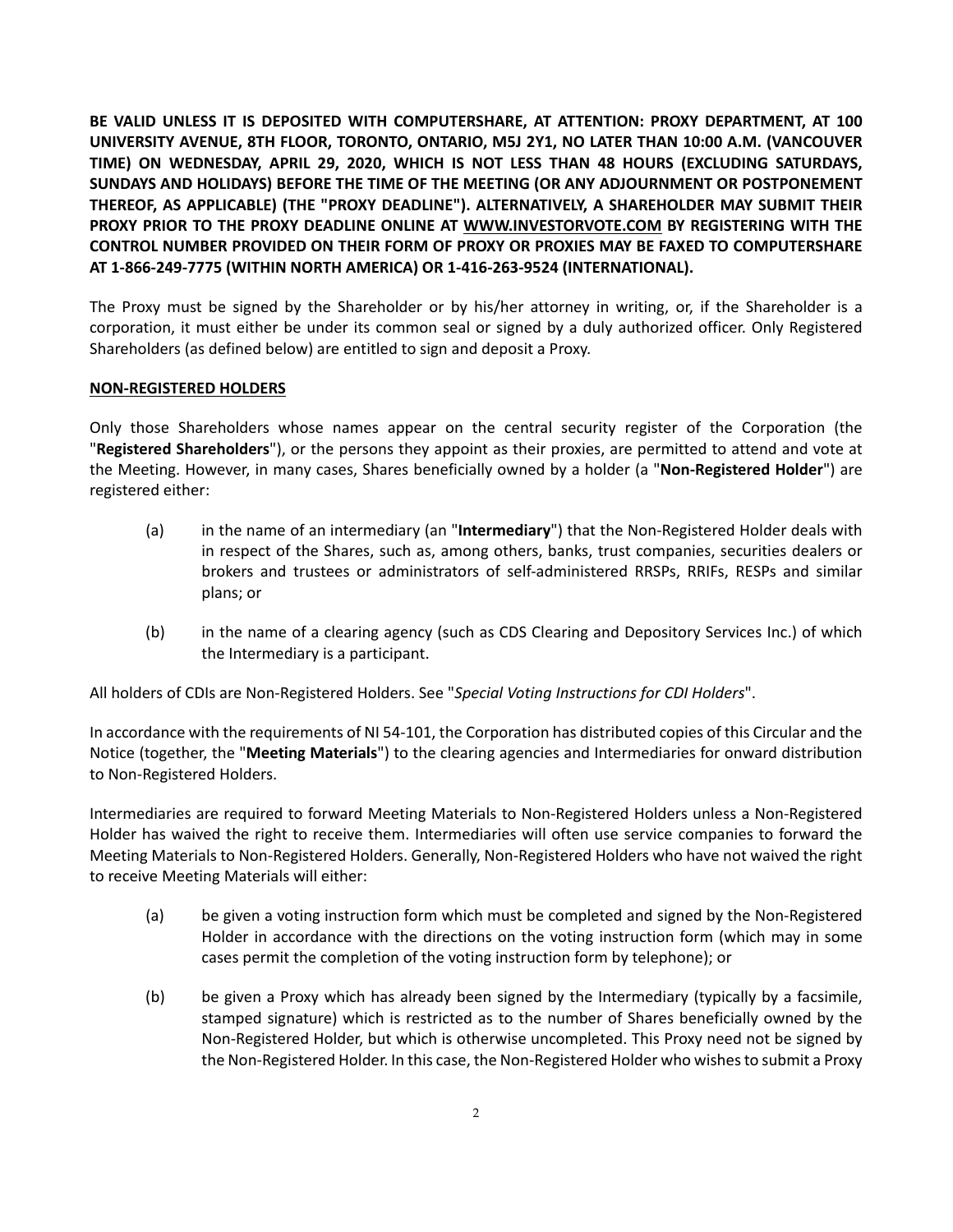should otherwise properly complete the form of Proxy and deposit it with Computershare, as described above.

The purpose of these procedures is to permit Non-Registered Holders to direct the voting of the Shares they beneficially own. Should a Non-Registered Holder who receives either a Proxy or a voting instruction form wish to attend and vote at the Meeting in person (or have another person attend and vote on behalf of the Non-Registered Holder), the Non- Registered Holder should strike out the names of the persons named in the Proxy and insert the Non-Registered Holder's (or such other person's) name in the blank space provided or, in the case of a voting instruction form, follow the corresponding instructions on the form. *In either case, Non-Registered Holders should carefully follow the instructions of their Intermediaries and their service companies.*

# **REVOCATION**

A Registered Shareholder who has given a Proxy may revoke the Proxy by:

- (a) completing and signing a Proxy bearing a later date and depositing it with Computershare as described above;
- (b) depositing an instrument in writing executed by the Shareholder or by the Shareholder's attorney authorized in writing: (i) at the registered office of the Corporation at any time up to and including the last business day preceding the day of the Meeting, or any adjournment or postponement of the Meeting, at which the Proxy is to be used, or (ii) with the chairman of the Meeting prior to the commencement of the Meeting on the day of the Meeting or any adjournment or postponement of the Meeting; or
- (c) in any other manner permitted by law.

A Non-Registered Shareholder may revoke a voting instruction form or a waiver of the right to receive meeting materials and to vote given to an Intermediary at any time by written notice to the Intermediary, except that an Intermediary may not be required to act on a revocation of a voting instruction form or of a waiver of the right to receive meeting materials and to vote that is not received by the Intermediary in accordance with the internal procedures of such Intermediary.

# **VOTING OF PROXIES**

The management representatives designated in the enclosed Proxy will vote or withhold from voting the Shares in respect of which they are appointed by Proxy on any ballot that may be called for in accordance with the instructions of the Shareholder as indicated on the Proxy and, if the Shareholder specifies a choice with respect to any matter to be acted upon, the Shares will be voted accordingly. **In the absence of such instructions, such Shares will be voted by the management representatives FOR the issuance of Shares to each of the Related Parties (as defined below) listed below in this Circular.**

The enclosed Proxy confers discretionary authority upon the management representatives designated in the Proxy with respect to amendments to or variations of matters identified in the notice of Meeting and with respect to other matters which may properly come before the Meeting. At the date of this Circular, management of the Corporation know of no such amendments, variations or other matters.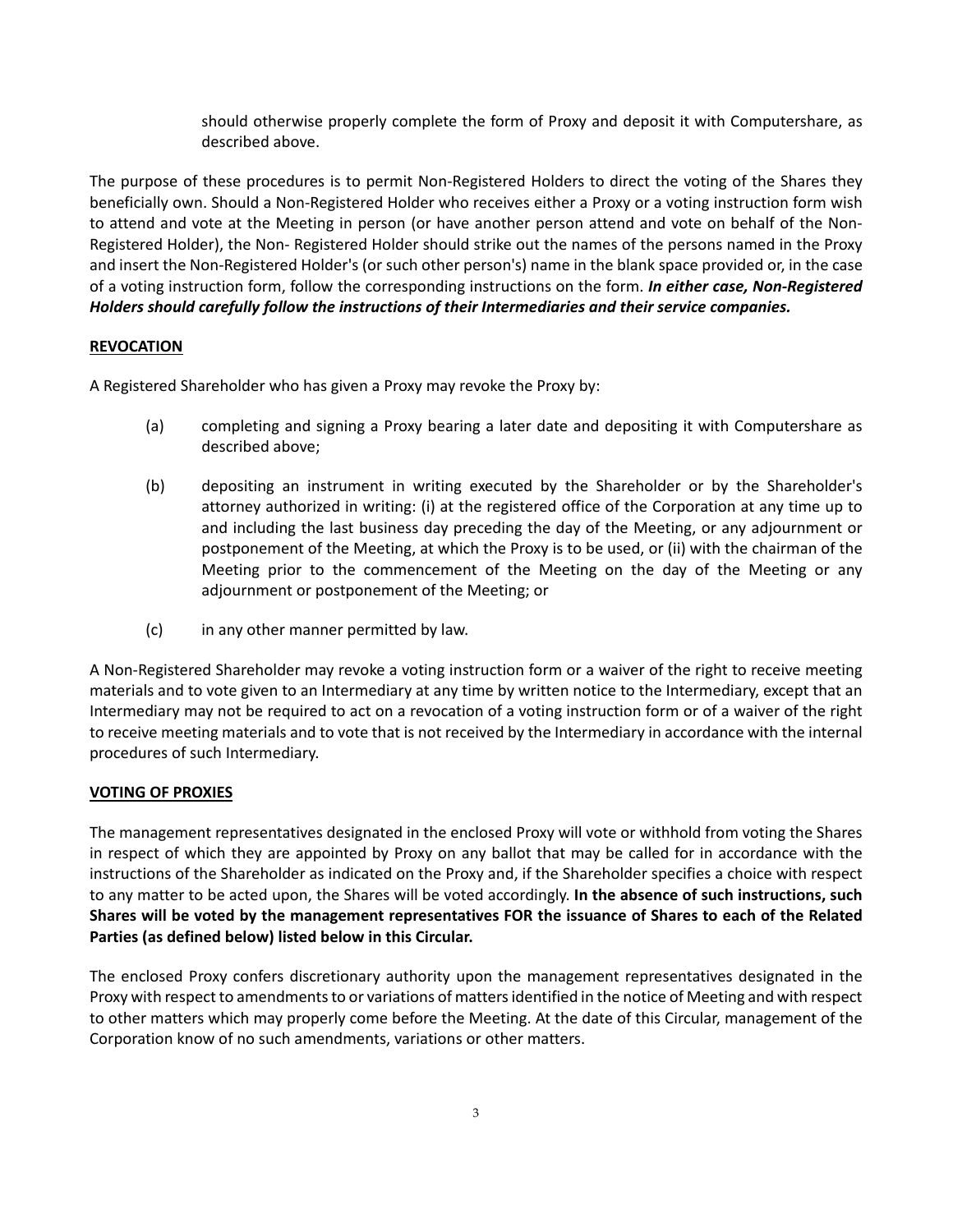Voting by proxy may also occur over the Internet. The enclosed Proxy or voting instruction form you may receive from your broker or other Intermediary contains details on how to vote over the Internet.

#### **SPECIAL VOTING INSTRUCTIONS FOR CDI HOLDERS**

CDI holders may attend the Meeting; however, they are unable to vote in person at the Meeting. Each CDI represents one Share. Therefore, each CDI holder will be entitled to one vote for every CDI that they hold. In order to have votes cast at the Meeting on their behalf, CDI holders must complete, sign and return the enclosed CDI voting instruction form (the "**CDI Voting Instruction Form**") in accordance with the instructions below.

CDI Voting Instruction Forms may be lodged in one of the following ways:

### **Mail**

Complete, sign and date the CDI Voting Instruction Form and sent it to:

Computershare Investor Services Pty Limited GPO Box 242 Melbourne VIC 3001

### **Fax**

Complete, sign and date the CDI Voting Instruction Form and fax it to: 1800 783 447 within Australia or +61 3 9473 2555 outside Australia

#### **Internet**

Lodge online at www.investorvote.com.au

Completed CDI Voting Instruction Forms must be provided to Computershare Investor Services Pty Limited no later than 10:00 a.m. on April 28, 2020 (Vancouver time) / 4:00 a.m. on April 29, 2020 (Melbourne time) or four full business days before any adjourned or postponed Meeting, in accordance with the instructions on that form. The CDI voting deadline is two business days prior to the date that Proxies are due so that CDN may vote the Shares underlying the applicable CDIs.

A CDI holder may revoke a CDI Voting Instruction Form by giving written notice to CDN, or by submitting a new CDI Voting Instruction Form bearing a later date, well in advance of the Meeting.

#### **FORWARD-LOOKING STATEMENTS**

Certain statements in this Circular that are not statements of historical fact, including statements relating to each as more particularly described herein, may constitute "forward-looking statements". Forward-looking statements involve known and unknown risks, uncertainties and other factors which may cause the Corporation's actual results, performance or achievements to be materially different from any future results, performance or achievements expressed or implied by such forward-looking statements. When used in this Circular, such statements use such words as "may", "will", "expect", "believe", "plan", "intend", "should", "anticipate" and other similar terminology. These statements reflect current assumptions and expectations regarding future events and operating performance as of the date of this Circular. Forward-looking statements involve significant risks and uncertainties, should not be read as guarantees of future performance or results, and will not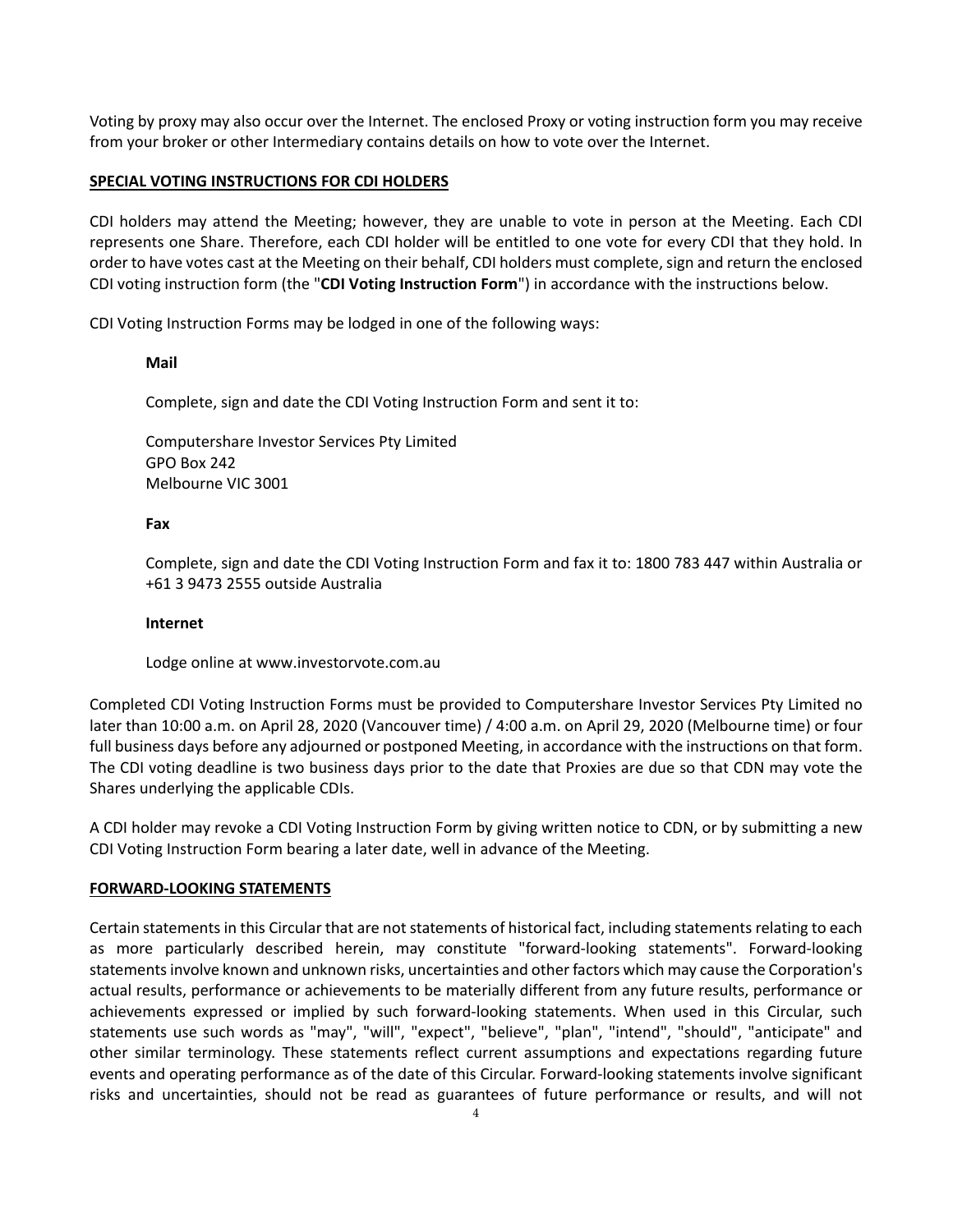necessarily be accurate indications of whether or not such results will be achieved. A number of factors could cause actual results to vary significantly from the results discussed in the forward-looking statements. Although the forward-looking statements contained in this Circular are based upon what management believes are reasonable assumptions, there can be no assurance that actual results will be consistent with such forwardlooking statements. All forward-looking statements are made as of the date of this Circular, and the Corporation assumes no obligation to update or revise them to reflect new events or circumstances, unless required by law. Accordingly, readers should not place undue reliance on forward-looking statements.

### **VOTING SECURITIES AND PRINCIPAL HOLDERS OF VOTING SECURITIES**

The authorized share capital of the Corporation consists of an unlimited number of Shares. The record date for the determination of Shareholders entitled to receive notice of the Meeting has been fixed at March 26, 2020 (the "**Record Date**"). As at the Record Date, the Corporation had 176,265,435**.** Shares issued and outstanding, each Share carrying the right to one vote.

Each Share entitles the holder thereof to one vote on all matters to be acted upon at the Meeting. All such holders of record of Shares on the Record Date are entitled either to attend and vote in person the Shares held by them or, provided a completed and executed proxy shall have been delivered to the Corporation's transfer agent, Computershare Investor Services Inc., within the time specified in the Notice of Meeting, to attend and to vote by proxy the Shares held by them.

To the knowledge of the directors and executive officers of the Corporation, as of the date hereof, no person or Corporation beneficially owns, controls or directs, directly or indirectly, voting securities of the Corporation carrying 10% or more of the voting rights attached to all outstanding Shares.

# **INTEREST OF CERTAIN PERSONS IN MATTERS TO BE ACTED UPON**

Except as otherwise disclosed herein, none of:

- (a) the directors or senior officers of the Corporation at any time since the beginning of the last financial year of the Corporation; or
- (b) any associate or affiliate of the foregoing persons,

has any material interest, direct or indirect, by way of beneficial ownership of securities or otherwise, in any matters to be acted upon at the Meeting other than the issuance of Shares to Related Parties.

# **PARTICULARS OF MATTERS TO BE ACTED UPON - ISSUANCE OF SHARES TO RELATED PARTIES**

On March 24, 2020, the Corporation announced a non-brokered private placement consisting of 8,738,312 Shares and 401,888 CDIs of the Corporation (the "**Offering**") at a price of C\$0.11 per Share and A\$0.13 per CDI for gross proceeds of approximately C\$1,005,300 (A\$1,197,600). The Offering isintended to close in two or more tranches with the first tranche, currently comprising the issuance of 4,477,170 Shares at a price of C\$0.11 per Share and 227,273 CDIs at a price or A\$0.13 per CDI, to parties who are not Related Parties of the Corporation (as defined in the ASX rules), for gross proceeds of C\$517,489 (A\$616,498), expected to close on or about April 3, 2020. The Corporation has received conditional approval from the TSX Venture Exchange ("TSXV") to list the Shares issuable pursuant to the Offering. The Corporation has also applied to the ASX to list the CDIs issuable pursuant to the Offering.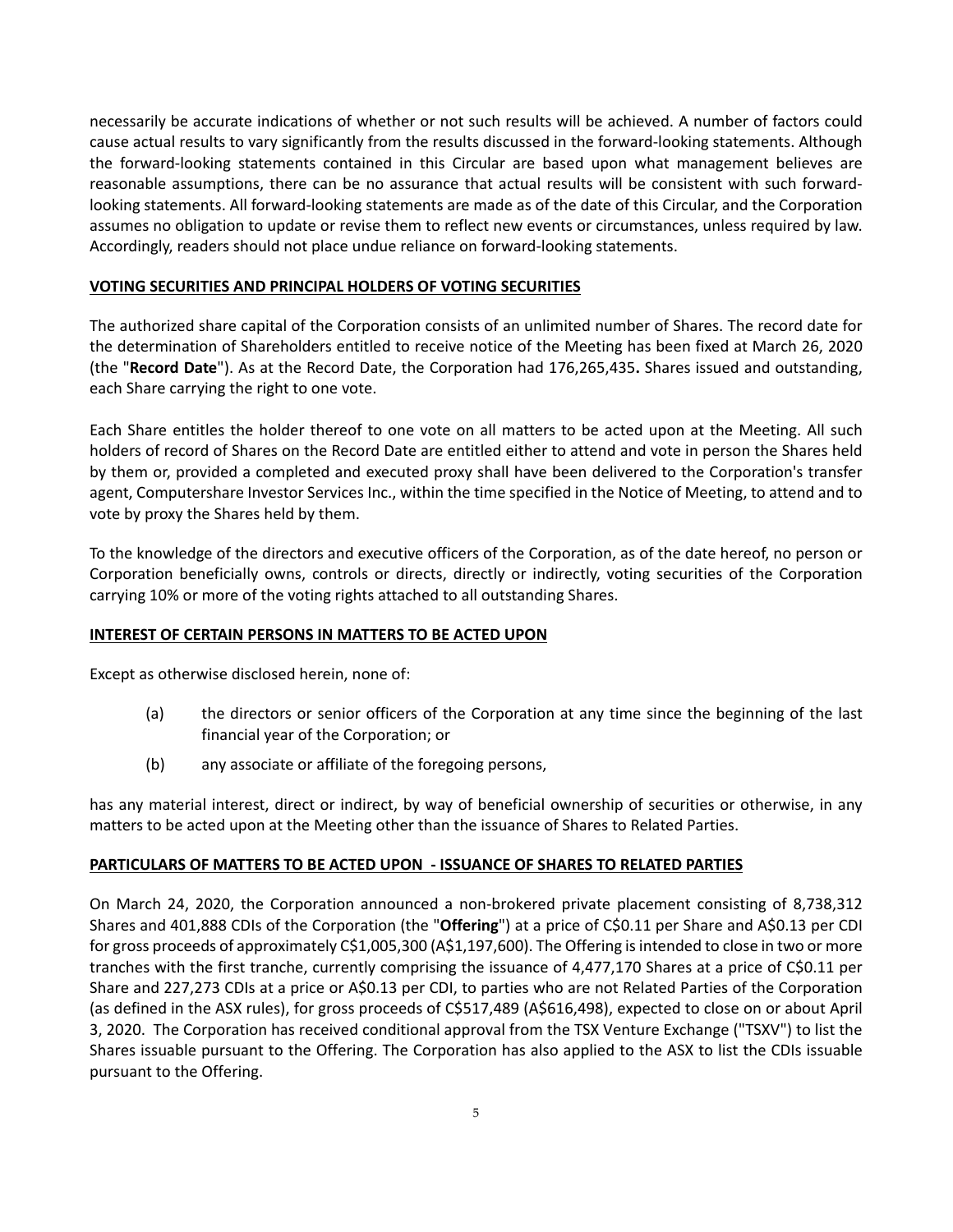The second tranche of the Offering (the "**Related Parties Tranche**"), consisting of subscriptions by related parties ("**Related Parties**") of the Corporation (as defined in the ASX rules) of 4,261,142 Shares at a price of C\$0.11 per Share and 174,615 CDIs at a price or A\$0.13 per CDI for gross proceeds of C\$487,735 (A\$581,105) based on the Bank of Canada exchange rate of 0.8394 Canadian dollars to \$1 Australian dollar on March 23, 2020, is expected to close on or about May 5, 2020, in compliance with Listing Rule 10.11.5 of the ASX. The Related Parties Tranche consists of subscriptions on identical terms to those of the rest of the Offering. Provided Shareholder approval of the issuances to Related Parties under the Related Parties Tranche is obtained at this Meeting, the Corporation will apply to list the CDIs issuable under the Related Parties Tranche on the ASX. Listing will be subject to the Corporation fulfilling all the listing requirements of the ASX.

The Shares and CDIs to be issued to Related Parties will be issued pursuant to subscription agreements that will be used for all subscribers under the Offering. The subscription agreements contain representations, warranties and covenants customary for a private placement offering of this nature. The terms of the subscription agreement are limited to those required to ensure that the Corporation complies with all applicable laws, TSXV policies and ASX rules in issuing the Shares and CDIs under the Offering. The Corporation intends to use the net proceeds of the Offering to further advance its Chvaletice Manganese Project in the Czech Republic (the "**Project**"), including advancing the feasibility study, advancing studies and related work in preparation of the Environmental Impact Assessment submission, and for other general corporate purposes. Cash fees payable by the Corporation in connection with the Offering consist of a management fee of 1% of the aggregate cash proceeds from the Offering.

The board of directors of the Corporation recommends that Shareholders vote in favour of the issuance of Shares or CDIs, as applicable, to the Related Parties whose names are set forth in Table 1 below as per Resolutions 1 to 9 below. Shareholders have the option to (i) vote for the issuance of Shares or CDIs to all of the Related Parties listed in Table 1 below; (ii) vote for the issuance of Shares or CDIs to certain of the Related Parties and against others; or (iii) vote against the issuance of Shares or CDIs to all or some of the Related Parties. **Unless the Shareholder has specifically instructed in the enclosed form of proxy that the Shares represented by such Proxy are to be voted otherwise, the persons named in the accompanying Proxy will vote FOR Resolutions 1 to 9 below in respect of the issuance of Shares to each of the Related Parties set forth Table 1 below.**

#### *Summary of Listing Rule 10.11*

Listing Rule 10.11 provides that unless one of the exceptions in Listing Rule 10.12 applies, a listed company must not issue or agree to issue equity securities to:

- 10.11.1 a Related Party;
- 10.11.2 a person who is, or was at any time in the 6 months before the issue or agreement, a substantial (30%+) holder in the company;
- 10.11.3 a person who is, or was at any time in the 6 months before the issue or agreement, a substantial (10%+) holder in the company and who has nominated a director to the board of the company pursuant to a relevant agreement which gives them a right or expectation to do so;
- 10.11.4 an associate of a person referred to in Listing Rules 10.11.1 to 10.11.3; or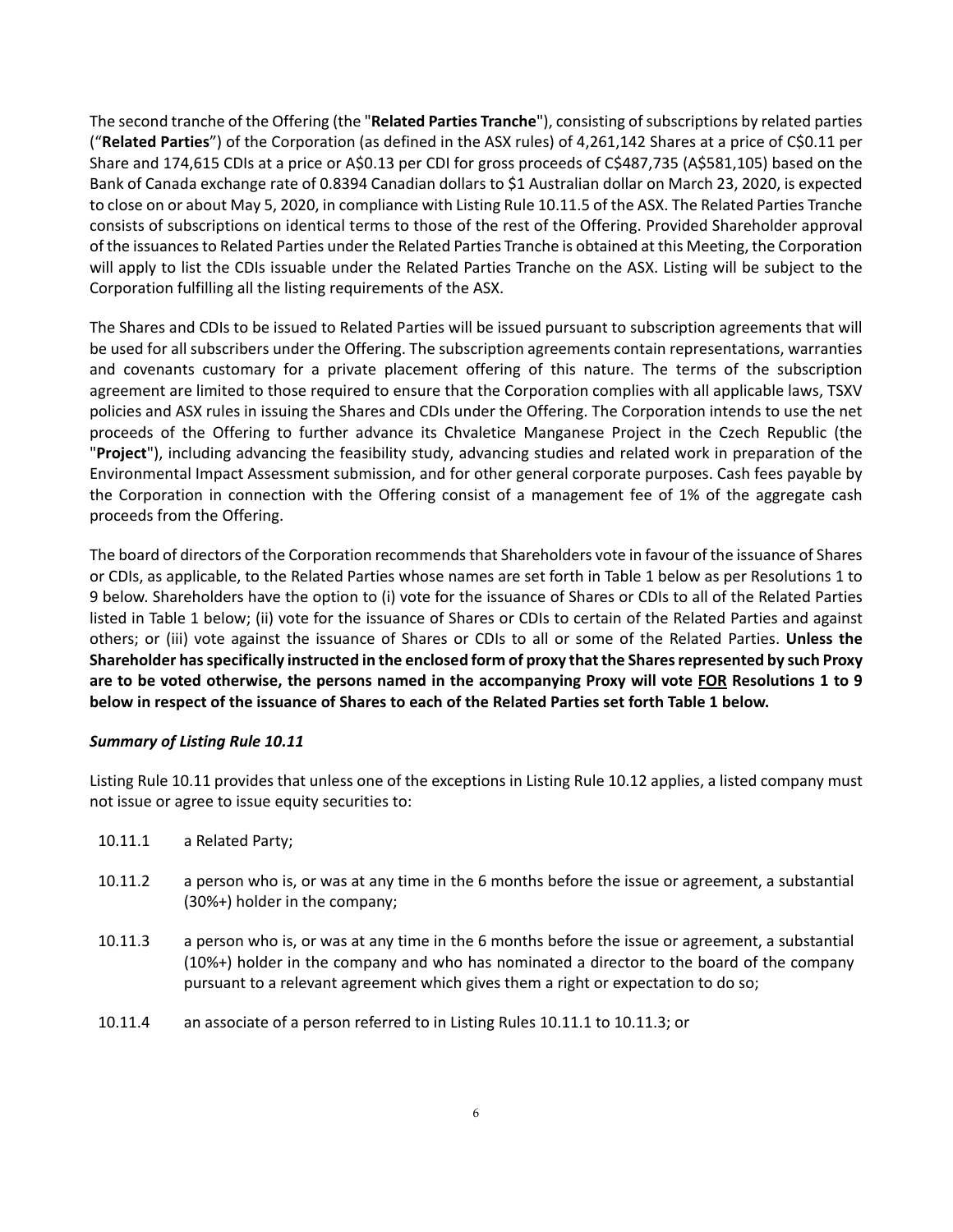10.11.5 a person whose relationship with the company or a person referred to in Listing Rules 10.11.1 to 10.11.4 is such that, in ASX's opinion, the issue or agreement should be approved by its shareholders,

unless it obtains the approval of its Shareholders (the "**Shareholder Approval**").

The Related Party Tranche of the Offering falls within Listing Rule 10.11.1 and does not fall within any of the exceptions in Listing Rule 10.12. It therefore requires the Sharehholder Approval under Listing Rule 10.11.

Resolutions 1 to 9 seek the required Shareholder Approval to the Related Party Tranche under and for the purposes of Listing Rule 10.11.

If any (or all) of resolutions 1 to 9 are passed, the Corporation will be able to proceed with the Related Party Tranche to the relevant Related Party/Parties who received the Shareholder Approval and the Corporation will receive the relevant consideration from that Related Party/Parties set out in Table 1 below. All subscription proceeds from the Related Party Tranche of the Offering will be applied to the same use of proceeds as the rest of the proceeds from the Offering and will be used to advance the objectives of the Corporation.

If any (or all) of resolutions 1 to 9 are not passed, the Corporation will not be able to proceed with the Related Party Tranche to the relevant Related Party/Parties and will not receive the relevant consideration set out in Table 1 below. This may affect the progression of the Project. If the Corporation is unable to complete the Related Party Tranche subscriptions and effect a fully subscribed Offering, the Corporation will need to obtain additional proceeds from other sources. To date, the Corporation has not been able to obtain such proceeds from other sources and is therefore relying on the subscription proceeds it expects to receive from Related Parties under the Related Party Tranche to continue funding its business.

# *Information Concerning Proposed Issuance of Shares to Related Parties*

Table 1 sets out the names of the directors and companies controlled by directors (all of whom are considered Related Parties as defined by the ASX), the ASX Listing Rule under which each Related Party falls, the number and class of securities to be issued to each Related Party, the price per Share or CDI and in the aggregate to be received by the Corporation. The terms of the subscriptions to Related Parties are identical to those offered to all other subscribers under the Offering.

# *Table 1: Information on Proposed Issuance of Shares*

| <b>Resolution</b><br>number | <b>Name of Related Party</b>                                                | Category under<br>which Each<br><b>Related Party Falls</b> | <b>Number and Class</b><br>of Securities to be<br><b>Issued</b> | <b>Price Per Security</b><br>to be Received by<br>the Corporation | <b>Aggregate Price to</b><br>be Received by<br>the Corporation |
|-----------------------------|-----------------------------------------------------------------------------|------------------------------------------------------------|-----------------------------------------------------------------|-------------------------------------------------------------------|----------------------------------------------------------------|
| $\mathbf{1}$                | JJW Investments Ltd. <sup>(1)</sup>                                         | ASX LR 10.1.1                                              | 181,818 Shares                                                  | C\$0.11 per Share                                                 | C\$19,999.98                                                   |
| $\mathcal{P}$               | Marco Antonio Romero,<br>Director, Chief Executive<br>Officer and President | ASX LR 10.1.1                                              | 1,200,000 Shares                                                | C\$0.11 per Share                                                 | C\$132,000.00                                                  |
| 3                           | Shklanka Holdings Ltd. <sup>(2)</sup>                                       | ASX LR 10.1.1                                              | 1,000,000 Shares                                                | C\$0.11 per Share                                                 | C\$110,000.00                                                  |
| 4                           | David Bruce Dreisinger<br>Director                                          | ASX LR 10.1.1                                              | 47,272 Shares                                                   | C\$0.11 per Share                                                 | C\$5,199.92                                                    |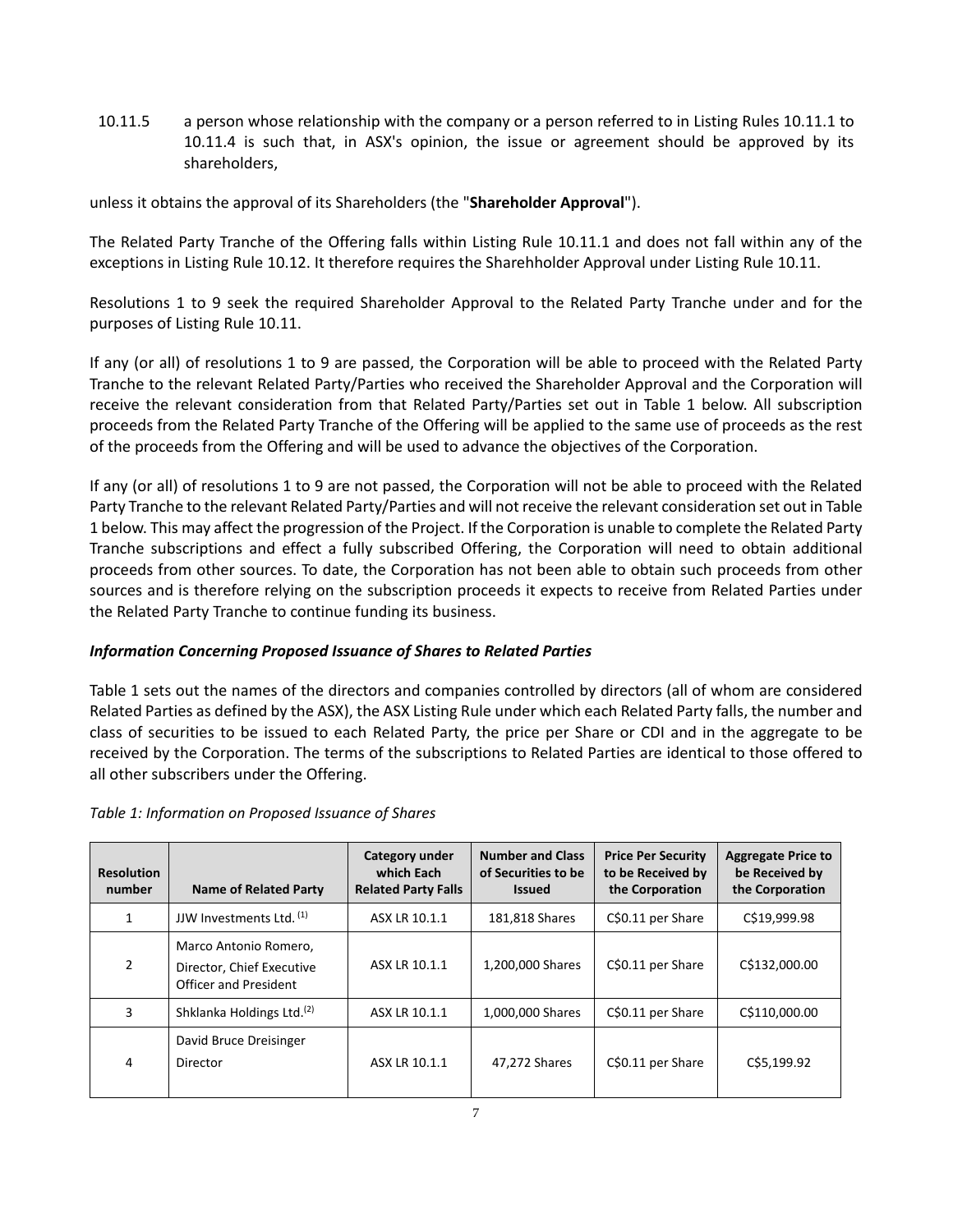| <b>Resolution</b><br>number | <b>Name of Related Party</b>                                                                                               | Category under<br>which Each<br><b>Related Party Falls</b> | <b>Number and Class</b><br>of Securities to be<br><b>Issued</b> | <b>Price Per Security</b><br>to be Received by<br>the Corporation | <b>Aggregate Price to</b><br>be Received by<br>the Corporation |
|-----------------------------|----------------------------------------------------------------------------------------------------------------------------|------------------------------------------------------------|-----------------------------------------------------------------|-------------------------------------------------------------------|----------------------------------------------------------------|
| 5                           | Harvey Neil McLeod<br>Director                                                                                             | ASX LR 10.1.1                                              | 945,454 Shares                                                  | C\$0.11 per Share                                                 | C\$103,999.94                                                  |
| 6                           | Daniel Joseph Rosický<br>Director                                                                                          | ASX LR 10.1.1                                              | 118,181 Shares                                                  | C\$0.11 per Share                                                 | C\$12,999.91                                                   |
| 7                           | Jan Votava<br>Director, Managing Director<br>of Mangan Chvaletice s.r.o.,<br>the Corporation's wholly-<br>owned subsidiary | ASX LR 10.1.1                                              | 94,545 Shares                                                   | C\$0.11 per Share                                                 | C\$10,399.98                                                   |
| 8                           | Hogan's Bluff Capital Pty<br>Ltd. $(3)$                                                                                    | ASX LR 10.1.1                                              | 174,615 CDIs                                                    | A\$0.13 per CDI                                                   | A\$22,699.95                                                   |
| 9<br>$N = 1$                | PRK Raft a.s. $(4)$                                                                                                        | ASX LR 10.1.1                                              | 673,872 Shares                                                  | C\$0.11 per Share                                                 | C\$74,125.92                                                   |

 $Notes:  
\n $(1)$$ </u>

(1) A company controlled by John Webster, a director and Interim Chairman of the Corporation.<br>(2)  $\Lambda$  company controlled by Boman Shklanka, a director of the Corporation.

(2)  $\alpha$  company controlled by Roman Shklanka, a director of the Corporation (3)  $\alpha$  company controlled by Gregory Pentland Martyr a director of the Corporation

(3) A company controlled by Gregory Pentland Martyr, a director of the Corporation.<br>(4) A holding company controlled by a Czech law firm in which Daniel Joseph Bosický

(4) A holding company controlled by a Czech law firm, in which Daniel Joseph Rosický, a director of the Corporation, is a senior partner.

#### *Voting Exclusion Statement*

Pursuant to ASX Listing Rule 10.13, the Corporation will disregard any votes cast in favour of the above resolutions by or on behalf of:

- (a) a director of the Corporation excluded from voting; or
- (b) any entities controlled by a director of the Corporation excluded from voting (unless the entity is also controlled by the Corporation); or
- (c) an associate of a director referred to in (a); or
- (d) an associate of an entity referred to in (b).

However, this does not apply to a vote cast in favour of a resolution by:

- a person as proxy or attorney for a person who is entitled to vote on the resolution, in accordance with the directions given to the proxy or attorney to vote on the resolution in that way; or
- the chair of the meeting as proxy or attorney for a person who is entitled to vote on the resolution, in accordance with a direction given to the chair to vote on the resolution as the chair decides; or
- a holder acting in a nominee, trustee, custodial or other fiduciary capacity on behalf of a beneficiary provided the following conditions are met:
	- o the beneficiary provides a written confirmation to the holder that the beneficiary is not excluded from voting, and is not an associate of a person excluded from voting, on the resolution; and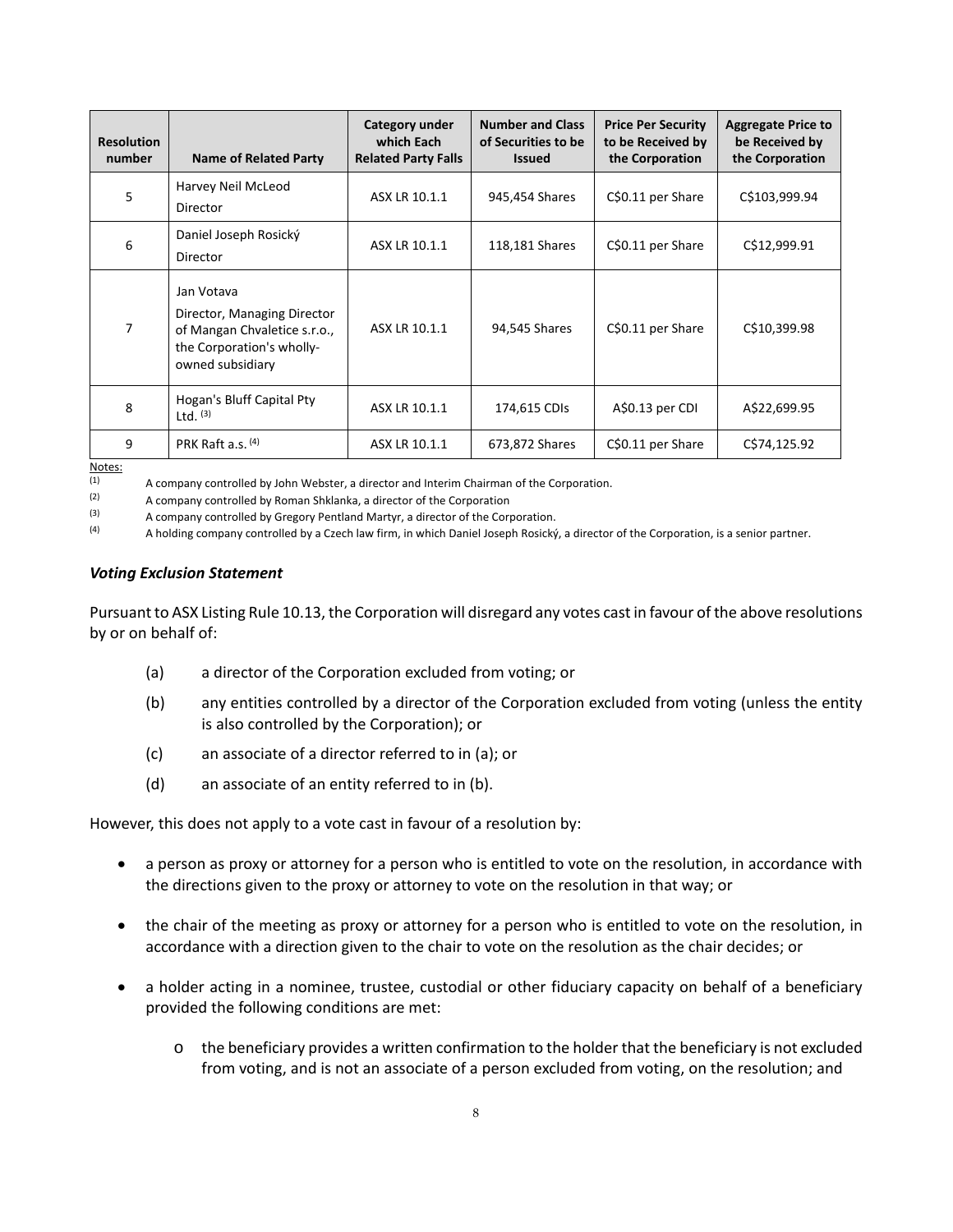o the holder votes on the resolution in accordance with directions given by the beneficiary to the holder to vote in that way.

### *Resolutions 1 to 9*

At the Meeting, Shareholders will be asked to vote on the following ordinary resolutions:

#### *Resolution 1*

*"BE IT RESOLVED, as an ordinary resolution, that the subscription of 181,818 Shares by JJW Investments Ltd., a company controlled by a director of the Corporation, for subscription proceeds of C\$19.999.98 is confirmed and approved, subject to regulatory approval, as more particularly described in the Corporation's management information circular."*

### *Resolution 2*

*"BE IT RESOLVED, as an ordinary resolution, that the subscription of 1,200,000 Shares by* Marco Antonio Romero*, a director of the Corporation, for subscription proceeds of C\$132,000.00 is confirmed and approved, subject to regulatory approval, as more particularly described in the Corporation's management information circular."*

### *Resolution 3*

*"BE IT RESOLVED, as an ordinary resolution, that the subscription of 1,000,000 Shares by Shklanka Holdings Ltd., a company controlled by a director of the Corporation, for subscription proceeds of C\$110,000.00 is confirmed and approved, subject to regulatory approval, as more particularly described in the Corporation's management information circular."*

#### *Resolution 4*

*"BE IT RESOLVED, as an ordinary resolution, that the subscription of 47,272 Shares by David Bruce Dreisinger, a director of the Corporation, for subscription proceeds of C\$5,199.92 is confirmed and approved, subject to regulatory approval, as more particularly described in the Corporation's management information circular."*

#### *Resolution 5*

*"BE IT RESOLVED, as an ordinary resolution, that the subscription of 945,454 Shares by Harvey Neil McLeod, a director of the Corporation, for subscription proceeds of C\$103,999.94 is confirmed and approved, subject to regulatory approval, as more particularly described in the Corporation's management information circular."*

#### *Resolution 6*

*"BE IT RESOLVED, as an ordinary resolution, that the subscription of 118,181 Shares by Daniel Joseph Rosicky, a director of the Corporation, for subscription proceeds of C\$12,999.91 is confirmed and approved, subject to regulatory approval, as more particularly described in the Corporation's management information circular."*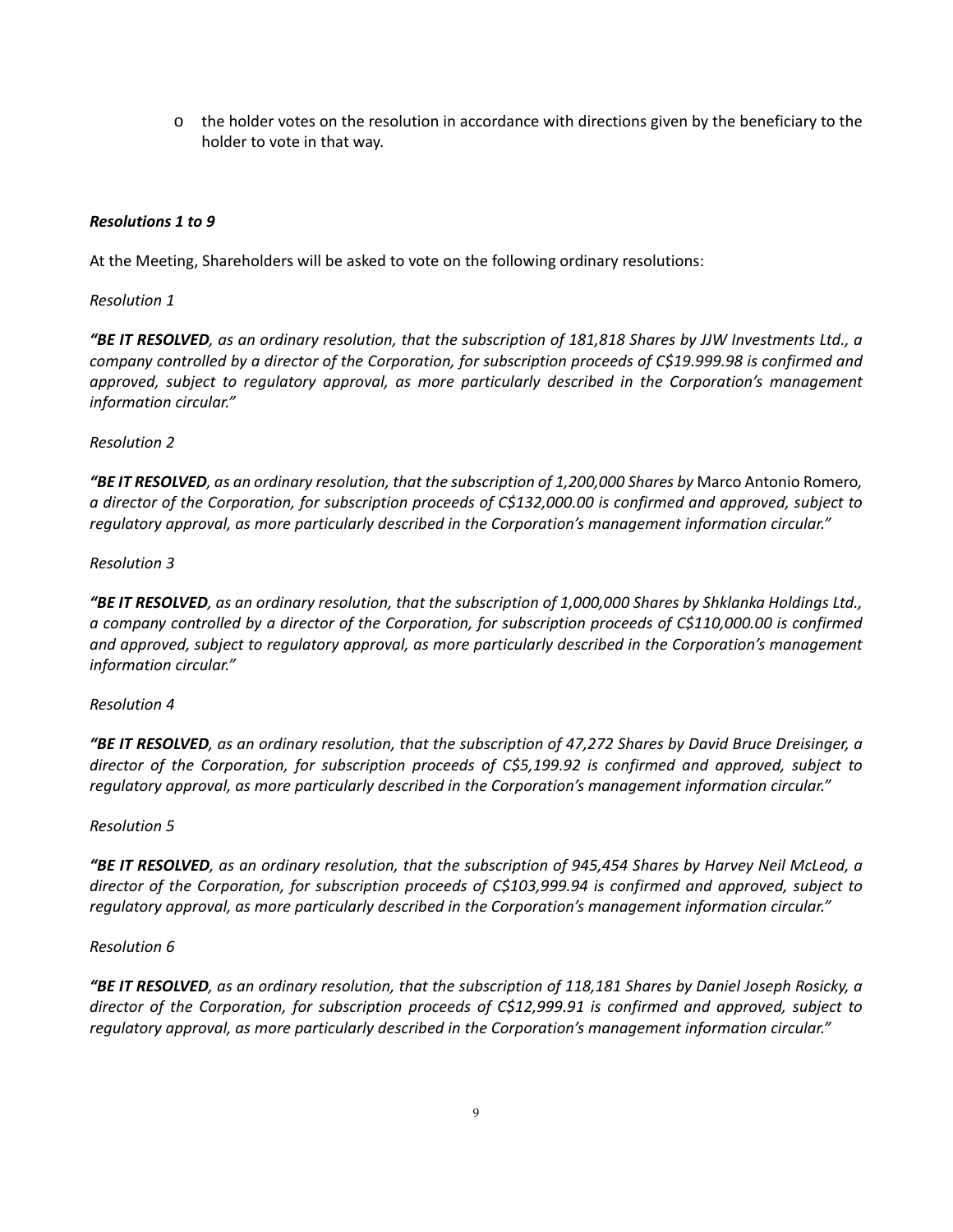#### *Resolution 7*

*"BE IT RESOLVED, as an ordinary resolution, that the subscription of 94,545 Shares by Jan Votava, a director of the Corporation, for subscription proceeds of C\$10,399.95 is confirmed and approved, subject to regulatory approval, as more particularly described in the Corporation's management information circular."*

### *Resolution 8*

*"BE IT RESOLVED, as an ordinary resolution, that the subscription of 174,615 CDIs by Hogan's Bluff Capital Pty Ltd, a company controlled by a director of the Corporation, for subscription proceeds of A\$22,699.95 is confirmed and approved, subject to regulatory approval, as more particularly described in the Corporation's management information circular."*

### *Resolution 9*

*"BE IT RESOLVED, as an ordinary resolution, that the subscription of 673,872 Shares by PRK s.a., a holding company controlled by a Czech law firm in which a director of the Corporation is a senior partner, for subscription proceeds of C\$74,125.92 is confirmed and approved, subject to regulatory approval, as more particularly described in the Corporation's management information circular."*

### **The Board recommends that Shareholders vote in favor of each of Resolutions 1 to 9.**

### **OTHER MATTERS**

Management of the Corporation knows of no amendment, variation or other matter to come before the Meeting other than the matters referred to in the Notice. However, if any other matter properly comes before the Meeting, the form of proxy furnished by the Corporation will be voted on such matters in accordance with the best judgment of the persons voting the proxy.

#### **INTEREST OF INFORMED PERSONS IN MATERIAL TRANSACTIONS**

For purposes of the following discussion, "Informed Person" means (a) a Director or Executive Officer of the Corporation; (b) a Director or Executive Officer of a person or company that is itself an Informed Person or a subsidiary of the Corporation; (c) any person or company who beneficially owns, directly or indirectly, voting securities of the Corporation or who exercises control or direction over voting securities of the Corporation or a combination of both carrying more than 10 percent of the voting rights attached to all outstanding voting securities of the Corporation, other than the voting securities held by the person or company as underwriter in the course of a distribution; and (d) the Corporation itself if it has purchased, redeemed or otherwise acquired any of its securities, for so long as it holds any of its securities.

Except as disclosed in this Circular with respect to the Related Party Tranche issuances to Related Parties or otherwise in the notes to the Corporation's financial statements for the financial year ended September 30, 2019, none of:

- (a) the Informed Persons of the Corporation; or
- (b) any associate or affiliate of the foregoing persons,